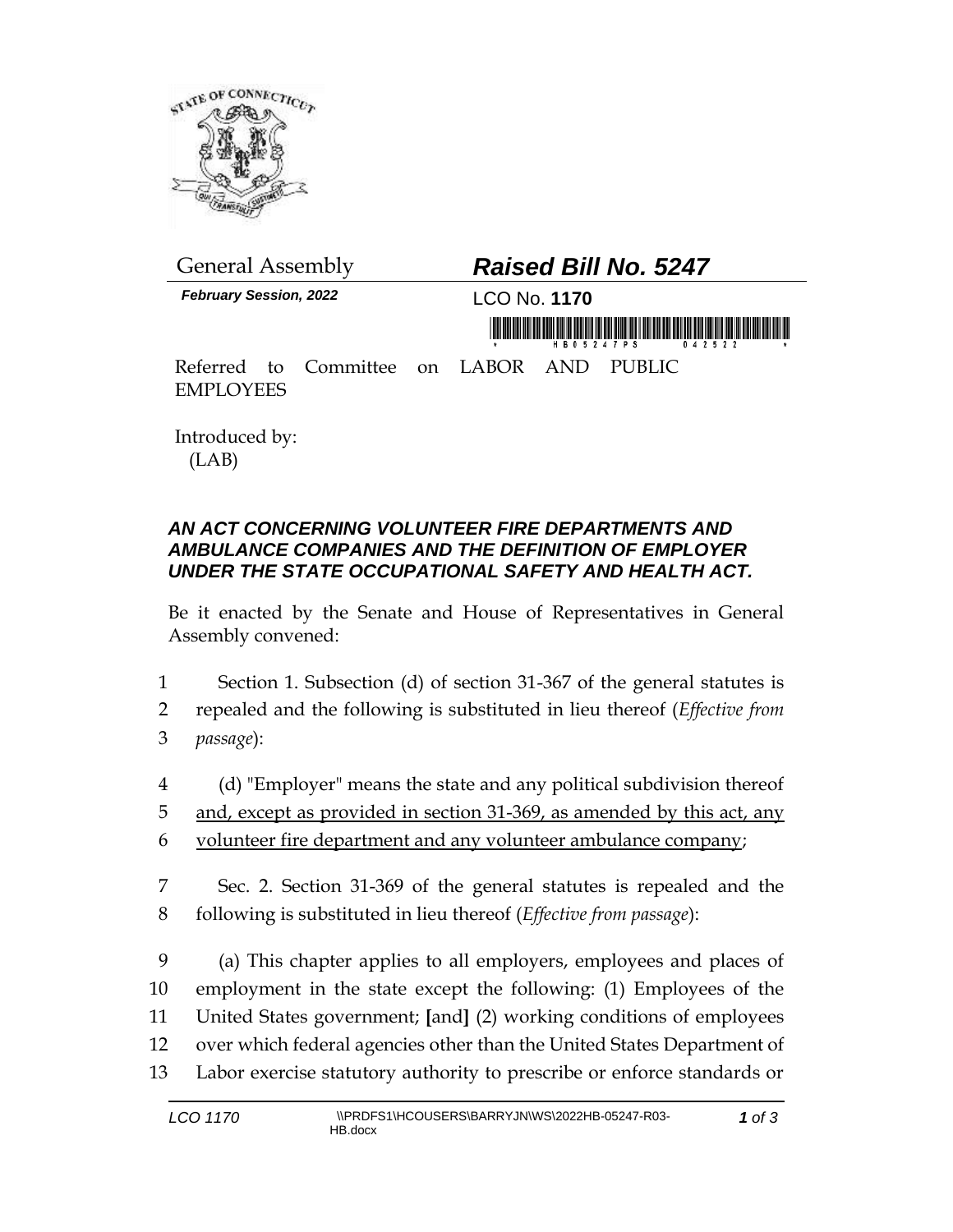regulations affecting occupational safety and health; and (3) any volunteer fire department or volunteer ambulance company that is able 16 to demonstrate such department or company is regulated by the Occupational Safety and Health Act of 1970, 29 USC 651 et seq., as amended from time to time. (b) Nothing in this chapter shall be construed to supersede or in any manner affect any workers' compensation law or to enlarge, diminish or affect in any manner common law or statutory rights, duties or liabilities

 of employers or employees, under any law with respect to injuries, diseases or death of employees arising out of and in the course of employment.

 Sec. 3. Subsection (c) of section 31-382 of the general statutes is repealed and the following is substituted in lieu thereof (*Effective from passage*):

 (c) Any employer who has received a citation for a violation of the 29 requirements of sections 31-369, as amended by this act, and 31-370, of any standard or order promulgated pursuant to section 31-372, or of regulations adopted pursuant to this chapter, which violation is specifically determined not to be of a serious nature, may be assessed a civil penalty of up to one thousand dollars for each such violation, except any volunteer fire department and any volunteer ambulance company shall, for the first such violation, only be issued a written warning.

This act shall take effect as follows and shall amend the following sections:

| Section 1 | from passage        | $31-367(d)$   |  |
|-----------|---------------------|---------------|--|
| Sec.      | <i>from passage</i> | 31-369        |  |
| Sec. 3    | <i>from passage</i> | $31 - 382(c)$ |  |

- *LAB Joint Favorable*
- *JUD Joint Favorable*